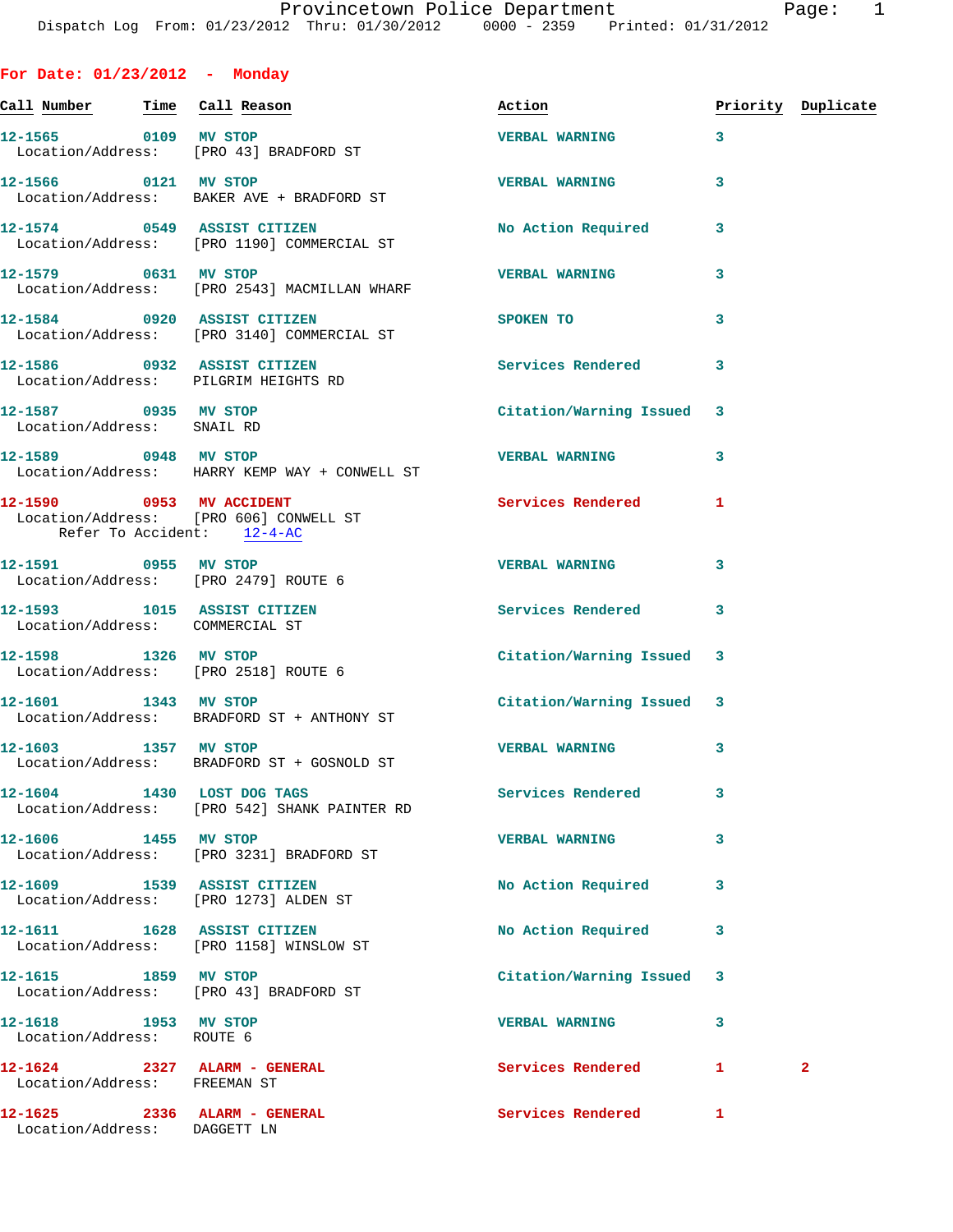## **For Date: 01/24/2012 - Tuesday**

| 12-1629 0109 MV STOP                                                    | Location/Address: [PRO 399] COMMERCIAL ST<br>Refer To Arrest: 12-8-AR<br>Refer To Arrest: 12-9-AR | Arrest(s) Made            | 3            |
|-------------------------------------------------------------------------|---------------------------------------------------------------------------------------------------|---------------------------|--------------|
| $12-1630$ 0403 ALARM - GENERAL                                          | Location/Address: [PRO 349] COMMERCIAL ST                                                         | <b>Services Rendered</b>  | $\mathbf{1}$ |
|                                                                         | $12 - 1638$ 0620 ALARM - FIRE<br>Location/Address: [PRO 843] COMMERCIAL ST                        | Services Rendered         | 1            |
| 12-1641 0709 MV STOP                                                    | Location/Address: ROUTE 6 + SNAIL RD                                                              | <b>VERBAL WARNING</b>     | 3            |
| Location/Address: [PRO 3222] ALDEN ST                                   | 12-1645 0803 LARCENY / FORGERY / FRAUD                                                            | <b>Services Rendered</b>  | $\mathbf{2}$ |
| 12-1648 0913 ASSIST CITIZEN                                             | Location/Address: [PRO 1017] NELSON AVE                                                           | SPOKEN TO                 | 3            |
|                                                                         | 12-1649 1005 ASSIST CITIZEN<br>Location/Address: [PRO 3632] COMMERCIAL ST                         | SPOKEN TO                 | 3            |
| 12-1650 1008 MV STOP                                                    | Location/Address: BRADFORD ST + CENTER ST                                                         | <b>VERBAL WARNING</b>     | 3            |
| 12-1652 1017 COMPLAINT                                                  | Location/Address: [PRO 2977] COMMERCIAL ST                                                        | Services Rendered         | 3            |
| Location/Address: COMMERCIAL ST                                         | 12-1658 1156 SUSPICIOUS ACTIVITY                                                                  | SPOKEN TO                 | $\mathbf{2}$ |
| 12-1659 1213 MEDICAL EMERGENCY<br>Location/Address: [PRO 878] CONANT ST |                                                                                                   | Services Rendered         | 1            |
| 12-1660 1230 MV STOP<br>Location/Address: [PRO 2513] ROUTE 6            |                                                                                                   | <b>VERBAL WARNING</b>     | 3            |
| 12-1661 1254 MV STOP                                                    | Location/Address: BRADFORD ST + SHANKPAINTER RD                                                   | <b>VERBAL WARNING</b>     | 3            |
| 12-1666 1418 MV STOP<br>Location/Address: [PRO 521] ROUTE 6             |                                                                                                   | No Action Required        | 3            |
| 1433 MV STOP<br>12-1668<br>Location/Address: [PRO 2479] ROUTE 6         |                                                                                                   | Citation/Warning Issued 3 |              |
| 12-1670 1447 MV STOP<br>Location/Address: [PRO 2479] ROUTE 6            |                                                                                                   | Citation/Warning Issued 3 |              |
|                                                                         | 12-1673 1537 MV STOP<br>Location/Address: [PRO 221] COMMERCIAL ST                                 | <b>VERBAL WARNING</b>     | 3            |
|                                                                         | 12-1674 1607 MEDICAL EMERGENCY/DOT<br>Location/Address: [PRO 440] HARRY KEMP WAY                  | Transported to Hospital 1 |              |
| 12-1677    1631 MV STOP<br>Location/Address: [PRO 2513] ROUTE 6         |                                                                                                   | <b>VERBAL WARNING</b>     | 3            |
| 12-1678 1641 MV STOP<br>Location/Address: [PRO 2513] ROUTE 6            |                                                                                                   | <b>VERBAL WARNING</b>     | 3            |
| 12-1679 1646 MV STOP<br>Location/Address: SNAIL RD                      |                                                                                                   | <b>VERBAL WARNING</b>     | 3            |
| 12-1683 1741 MV STOP<br>Location/Address: HOWLAND ST                    |                                                                                                   | Citation/Warning Issued 3 |              |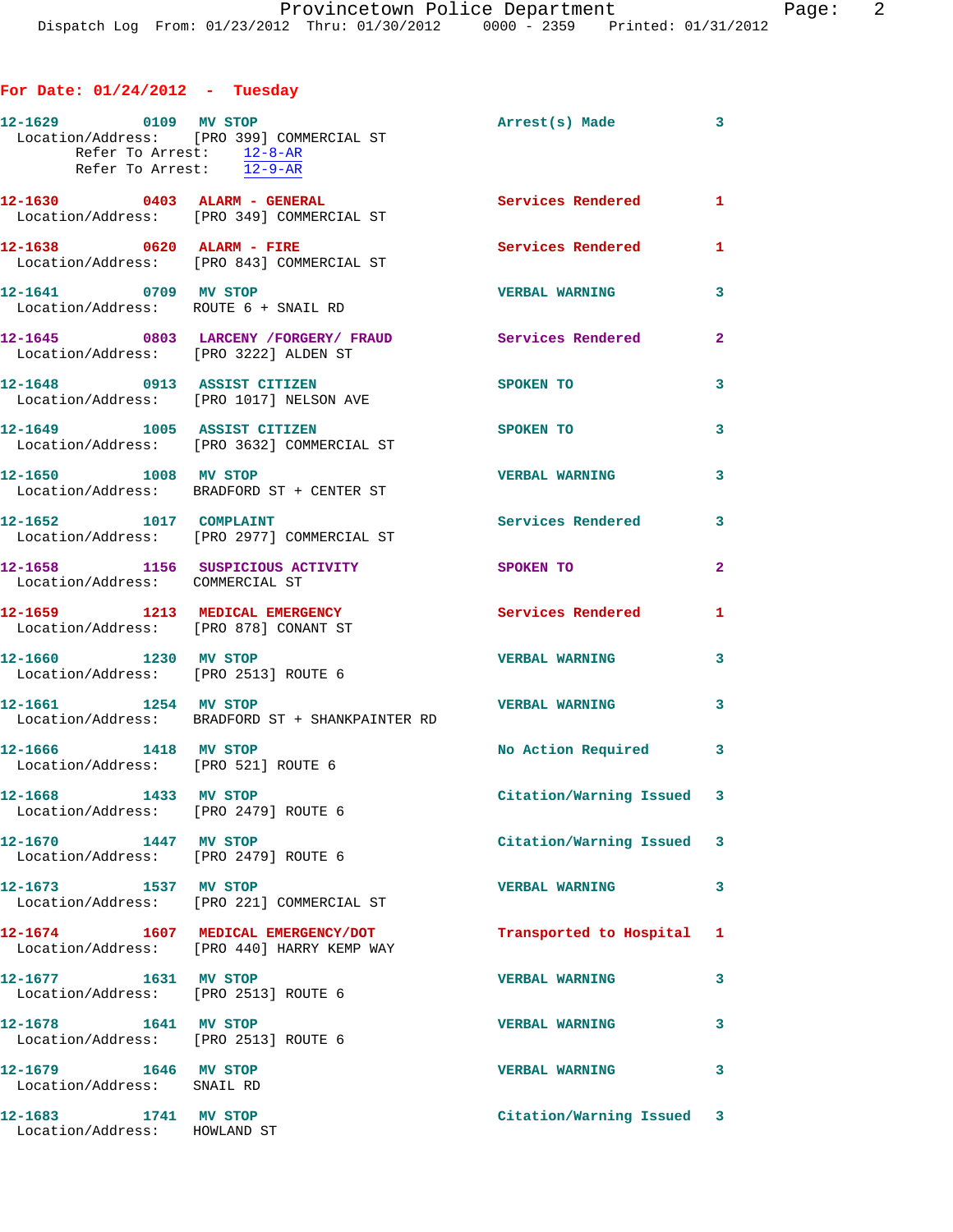|                                                                       | 12-1684 1751 MEDICAL EMERGENCY                                                                                        | Services Rendered 1       |              |
|-----------------------------------------------------------------------|-----------------------------------------------------------------------------------------------------------------------|---------------------------|--------------|
|                                                                       | Location/Address: [PRO 437] FREEMAN ST                                                                                |                           |              |
|                                                                       | 12-1688 2053 DOMESTIC DISTURBANCE/ASSAULT SPOKEN TO<br>Location/Address: [PRO 542] SHANK PAINTER RD                   |                           | $\mathbf{1}$ |
| For Date: $01/25/2012$ - Wednesday                                    |                                                                                                                       |                           |              |
| 12-1695 0016 MV STOP                                                  | Location/Address: [PRO 37] BRADFORD ST                                                                                | <b>VERBAL WARNING</b>     | 3            |
| 12-1717 0633 MV STOP<br>Location/Address: ROUTE 6                     |                                                                                                                       | <b>VERBAL WARNING</b>     | 3            |
| 12-1722 0656 MV STOP                                                  | Location/Address: SHANKPAINTER RD + PROVINCE RD                                                                       | <b>VERBAL WARNING</b>     | 3            |
|                                                                       | 12-1724 0732 SPEED DOLLY ASSIGNMENT<br>Location/Address: BRADFORD ST + CONWELL ST                                     | <b>Services Rendered</b>  | 3            |
| 12-1727 1038 FIRE, OTHER                                              | Location/Address: [PRO 105] COMMERCIAL ST                                                                             | Services Rendered         | 1            |
| 12-1730 1122 MV STOP<br>Location/Address: [PRO 3440] ROUTE 6          |                                                                                                                       | <b>VERBAL WARNING</b>     | 3            |
| 12-1732 1144 MV STOP<br>Location/Address: HOWLAND ST                  |                                                                                                                       | <b>VERBAL WARNING</b>     | 3            |
|                                                                       | 12-1735 1331 ASSIST AGENCY / MUTUAL AID Could Not Locate<br>Location: [PRO 3672] TOWN LINE - 570 SHORE RD NORTH TRURO |                           | 3            |
| 12-1738 1415 MV STOP<br>Location/Address: DEWEY AVE                   |                                                                                                                       | <b>VERBAL WARNING</b>     | 3            |
| 12-1740 1432 MV STOP<br>Location/Address: ROUTE 6 + SNAIL RD          |                                                                                                                       | Citation/Warning Issued 3 |              |
| 12-1741 1436 MV STOP                                                  | Location/Address: [PRO 536] SHANK PAINTER RD                                                                          | <b>VERBAL WARNING</b>     | 3            |
| 12-1744 1524 MV STOP<br>Location/Address: SHANKPAINTER RD             |                                                                                                                       | <b>VERBAL WARNING</b>     | 3            |
|                                                                       | 12-1747 1601 MEDICAL EMERGENCY<br>Location/Address: [PRO 440] HARRY KEMP WAY                                          | Transported to Hospital 1 |              |
| 12-1749    1629    COMPLAINT<br>Location/Address: [PRO 1861] COURT ST |                                                                                                                       | Unfounded                 | 3            |
| Location/Address: [TRU] ROUTE                                         | 12-1752 1707 ASSIST AGENCY / FOUND LIC Services Rendered                                                              |                           | 3            |
|                                                                       | 12-1755 1926 SPEED DOLLY ASSIGNMENT<br>Location/Address: [PRO 542] SHANK PAINTER RD                                   | No Action Required        | 3            |
| 12-1757 2003 MV STOP<br>Location/Address: ROUTE 6                     |                                                                                                                       | Citation/Warning Issued 3 |              |
| 12-1758 2013 MV STOP<br>Location/Address: ROUTE 6                     |                                                                                                                       | Citation/Warning Issued 3 |              |
| For Date: $01/26/2012$ - Thursday                                     |                                                                                                                       |                           |              |

## **12-1776 0641 SPEED DOLLY ASSIGNMENT Services Rendered 3**  Location/Address: BRADFORD ST + GOSNOLD ST **12-1778 0709 MV STOP VERBAL WARNING 3**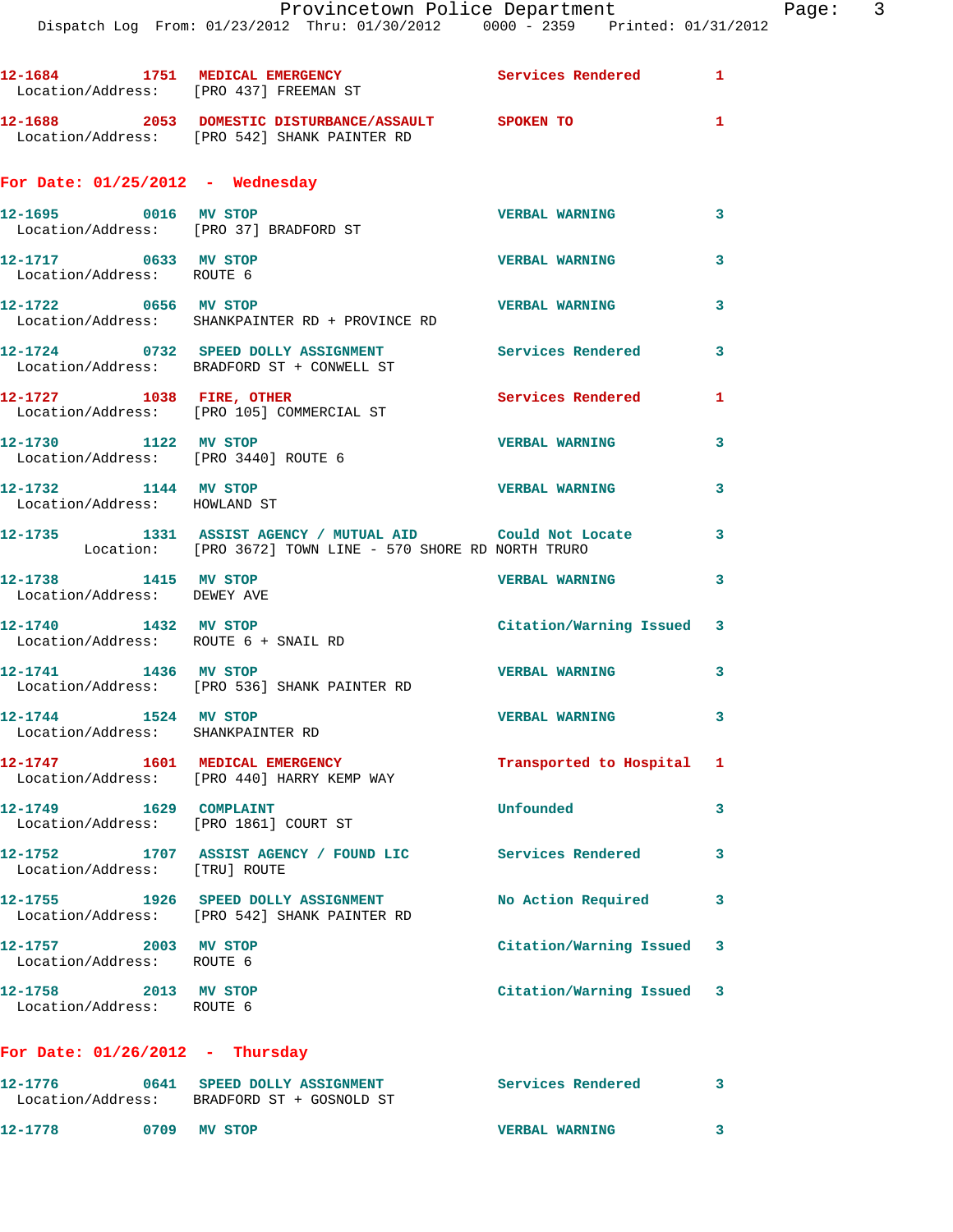|                                                                         | Provincetown Police Department<br>Dispatch Log From: 01/23/2012 Thru: 01/30/2012 0000 - 2359 Printed: 01/31/2012 |                           |   |
|-------------------------------------------------------------------------|------------------------------------------------------------------------------------------------------------------|---------------------------|---|
| Location/Address: [PRO 2518] ROUTE 6                                    |                                                                                                                  |                           |   |
| 12-1780 0721 MV STOP<br>Location/Address: [PRO 2479] ROUTE 6            |                                                                                                                  | No Action Required        | 3 |
| 12-1781 0824 ASSIST CITIZEN<br>Location/Address: COMMERCIAL ST          |                                                                                                                  | Services Rendered         | 3 |
| 12-1783 0842 ALARM - GENERAL<br>Location/Address: SHANKPAINTER RD       |                                                                                                                  | <b>Services Rendered</b>  | 1 |
|                                                                         | 12-1785 0912 COMPLAINT<br>Location/Address: BRADFORD ST + GOSNOLD ST                                             | SPOKEN TO                 | 3 |
| Location/Address: SHANKPAINTER RD                                       | 12-1790 1001 LOST/FOUND PROPERTY                                                                                 | Services Rendered         | 3 |
|                                                                         | 12-1792 1017 TESTING SPRINKLER SYSTEM<br>Location/Address: [PRO 2713] COMMERCIAL ST                              | Services Rendered         | 1 |
| 12-1797 1129 ALARM - FIRE                                               | Location/Address: [PRO 371] COMMERCIAL ST                                                                        | No Action Required        | 1 |
| 12-1798 1136 MV STOP                                                    | Location/Address: [PRO 61] BRADFORD ST                                                                           | Citation/Warning Issued   | 3 |
|                                                                         | 12-1800 1140 ALARM - FIRE<br>Location/Address: [PRO 444] HIGH POLE HILL                                          | Services Rendered         | 1 |
|                                                                         | 12-1803 1239 FOUND KEYS WITH TOYOTA KEY Services Rendered<br>Location/Address: [PRO 37] RACE POINT RD            |                           | 3 |
| Location/Address: SHANKPAINTER RD                                       | 12-1802 1308 LOST BROWN WALLET PROPERTY Services Rendered                                                        |                           | 3 |
| Location/Address: SHANKPAINTER RD                                       | 12-1804 1342 ASSIST AGENCY / MUTUAL AID Services Rendered                                                        |                           | 3 |
|                                                                         | 12-1808 1420 SPRINKLER TESTING<br>Location/Address: [PRO 2658] COMMERCIAL ST                                     | Services Rendered         | 1 |
| 1434 MV STOP<br>12-1810<br>Location/Address: RACE POINT RD              |                                                                                                                  | <b>VERBAL WARNING</b>     | 3 |
| 12-1809 1435 MV STOP<br>Location/Address: [PRO 2518] ROUTE 6            |                                                                                                                  | <b>VERBAL WARNING</b>     | 3 |
| 12-1811 1453 MV STOP                                                    | Location/Address: [PRO 3296] SHANK PAINTER RD                                                                    | <b>VERBAL WARNING</b>     | 3 |
| 12-1813 1523 MEDICAL EMERGENCY<br>Location/Address: [PRO 3222] ALDEN ST |                                                                                                                  | Transported to Hospital   | ı |
|                                                                         | 12-1816  1626 SPEED DOLLY ASSIGNMENT<br>Location/Address: [PRO 542] SHANK PAINTER RD                             | No Action Required        | 3 |
| 12-1821 1811 MEDICAL EMERGENCY<br>Location/Address: OLD COLONY WAY      |                                                                                                                  | Transported to Hospital 1 |   |
| For Date: $01/27/2012$ - Friday                                         |                                                                                                                  |                           |   |
| Location/Address: [PRO 606] CONWELL ST                                  |                                                                                                                  | Citation/Warning Issued 3 |   |
| 12-1852 0707 MV STOP<br>Location/Address: CENTER ST                     |                                                                                                                  | Citation/Warning Issued 3 |   |
| 12-1853 0709 MV STOP                                                    |                                                                                                                  | <b>VERBAL WARNING</b>     | 3 |

Location/Address: MONTELLO ST + BRADFORD ST

Page: 4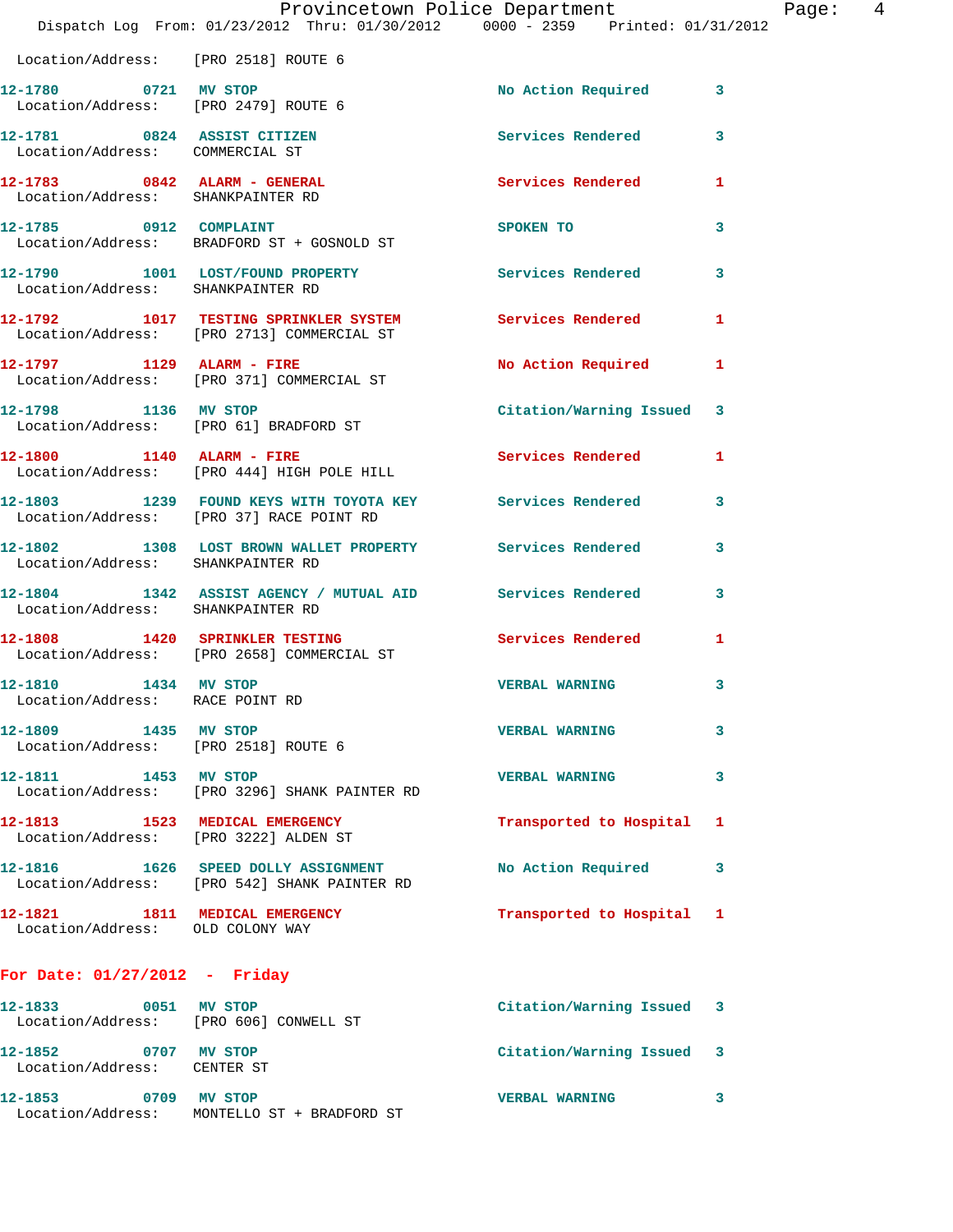| Provincetown Police Department |  |  |                                |                                     | Page: | - 5 |  |  |
|--------------------------------|--|--|--------------------------------|-------------------------------------|-------|-----|--|--|
|                                |  |  | m: 01/23/2012 Thru: 01/30/2012 | $0000 - 2359$ Printed: $01/31/2012$ |       |     |  |  |

|                                                               | Dispatch Log From: 01/23/2012 Thru: 01/30/2012 0000 - 2359 Printed: 01/31/              |                          |                         |
|---------------------------------------------------------------|-----------------------------------------------------------------------------------------|--------------------------|-------------------------|
| 12-1855 0717 MV STOP                                          | Location/Address: [PRO 1895] BRADFORD ST                                                | <b>VERBAL WARNING</b>    | $\mathbf{3}$            |
| 12-1856 0734 TRAFFIC CONTROL<br>Location/Address: BRADFORD ST |                                                                                         | No Action Required       | $\mathbf{3}$            |
|                                                               | 12-1862 0935 ALARM - FIRE<br>Location/Address: [PRO 1848] COMMERCIAL ST                 | No Action Required       | $\mathbf{1}$            |
|                                                               | 12-1864 0954 ASSIST AGENCY / MUTUAL AID<br>Location/Address: [PRO 542] SHANK PAINTER RD | Services Rendered        | $\overline{\mathbf{3}}$ |
|                                                               | 12-1865 1007 ASSIST CITIZEN<br>Location/Address: [PRO 3632] COMMERCIAL ST               | Services Rendered        | $\mathbf{3}$            |
|                                                               | 12-1868 1244 ASSIST CITIZEN<br>Location/Address: [PRO 542] SHANK PAINTER RD             | Services Rendered        | $\overline{\mathbf{3}}$ |
| 12-1869 1312 ASSIST CITIZEN                                   | Location/Address: [PRO 542] SHANK PAINTER RD                                            | <b>Services Rendered</b> | $\overline{\mathbf{3}}$ |
| 12-1873 1817 MV STOP<br>Location/Address: BRADFORD ST         |                                                                                         | <b>VERBAL WARNING</b>    | $\overline{\mathbf{3}}$ |
| 12-1877 1938 MV STOP<br>Location/Address: [PRO 2513] ROUTE 6  |                                                                                         | <b>VERBAL WARNING</b>    | $\overline{\mathbf{3}}$ |
| 12-1879 1946 MV STOP<br>Location/Address: [PRO 2521] ROUTE 6  |                                                                                         | <b>VERBAL WARNING</b>    | $\overline{\mathbf{3}}$ |
| 12-1881 2000 COMPLAINT<br>Location/Address: COMMERCIAL ST     |                                                                                         | Services Rendered        | 3                       |
| 12-1886 2225 MV STOP<br>Location/Address: [PRO 2513] ROUTE 6  |                                                                                         | <b>VERBAL WARNING</b>    | 3                       |
| 12-1887 2238 MV STOP                                          |                                                                                         | <b>VERBAL WARNING</b>    | 3                       |

## **For Date: 01/28/2012 - Saturday**

Location/Address: [PRO 2521] ROUTE 6

|                                                      | 12-1898 0037 DISORDERLY<br>Location/Address: PRINCE ST + BRADFORD ST<br>Refer To $P/C$ : 12-10-AR | Protective Custody 2     |                         |
|------------------------------------------------------|---------------------------------------------------------------------------------------------------|--------------------------|-------------------------|
|                                                      | Location/Address: JEROME SMITH RD + WINSLOW ST                                                    |                          | $\mathbf{3}$            |
| 12-1933 1005 ASSIST CITIZEN                          | Location/Address: [PRO 3632] COMMERCIAL ST                                                        | <b>Services Rendered</b> | $\mathbf{3}$            |
|                                                      | 12-1934 1006 ASSIST CITIZEN<br>Location/Address: [PRO 1771] CONWELL ST                            | <b>Services Rendered</b> | 3                       |
| 12-1937 1034 FOUND KEYS                              | Location/Address: [PRO 542] SHANK PAINTER RD                                                      | <b>Services Rendered</b> | $\mathbf{3}$            |
| 12-1943 1132 MV STOP                                 | Location/Address: BRADFORD ST + WINSLOW ST                                                        | <b>VERBAL WARNING</b>    | 3                       |
| 12-1947 1311 MV STOP<br>Location/Address: RYDER ST   |                                                                                                   | <b>VERBAL WARNING</b>    | 3                       |
| 12-1948 1312 MV STOP<br>Location/Address: WINSLOW ST |                                                                                                   | <b>VERBAL WARNING</b>    | 3                       |
| 12-1956 1503 MV STOP                                 | Location/Address: [PRO 2577] BRADFORD ST                                                          | <b>VERBAL WARNING</b>    | 3                       |
|                                                      | 12-1958 1615 SPEED DOLLY ASSIGNMENT                                                               | No Action Required       | $\overline{\mathbf{3}}$ |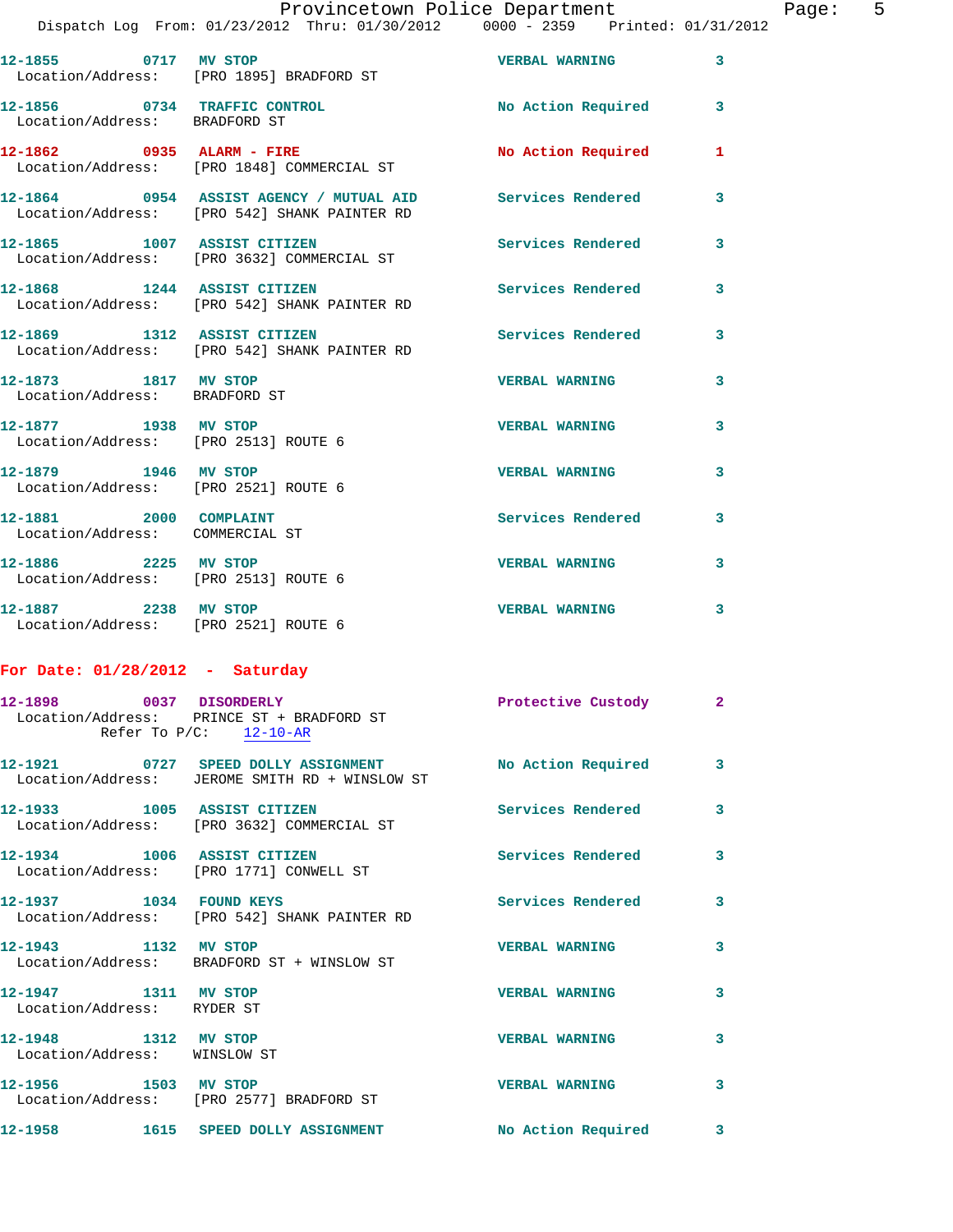|                                 | Dispatch Log From: 01/23/2012 Thru: 01/30/2012 0000 - 2359 Printed: 01/31/2012                     | Provincetown Police Department The Rage: 6                                                                                                                                                                                         |              |              |  |
|---------------------------------|----------------------------------------------------------------------------------------------------|------------------------------------------------------------------------------------------------------------------------------------------------------------------------------------------------------------------------------------|--------------|--------------|--|
|                                 | Location/Address: [PRO 542] SHANK PAINTER RD                                                       |                                                                                                                                                                                                                                    |              |              |  |
| Location/Address: COMMERCIAL ST | 12-1962 1931 ALARM - GENERAL No Action Required 1                                                  |                                                                                                                                                                                                                                    |              |              |  |
| 12-1963 1940 MV STOP            | Location/Address: MILLER HILL RD + BRADFORD ST                                                     | <b>STATE VERBAL WARNING ASSESSED.</b> THE STATE OF A STATE OF A STATE OF A STATE OF A STATE OF A STATE OF A STATE OF A STATE OF A STATE OF A STATE OF A STATE OF A STATE OF A STATE OF A STATE OF A STATE OF A STATE OF A STATE OF |              |              |  |
|                                 | 12-1964 2015 ALARM - GENERAL No Action Required 1<br>Location/Address: [PRO 399] COMMERCIAL ST     |                                                                                                                                                                                                                                    |              | $\mathbf{1}$ |  |
| For Date: $01/29/2012$ - Sunday |                                                                                                    |                                                                                                                                                                                                                                    |              |              |  |
|                                 | 12-1968 0321 ALARM - GENERAL CONTRACTE PRISE ALARM 1<br>Location/Address: [PRO 3176] COMMERCIAL ST |                                                                                                                                                                                                                                    |              |              |  |
|                                 | 12-1969 0341 DISTURBANCE<br>Location/Address: [PRO 1261] COMMERCIAL ST                             | <b>SPOKEN TO</b>                                                                                                                                                                                                                   | $\mathbf{1}$ |              |  |
|                                 | 12-1971 0454 MEDICAL EMERGENCY PATIENT REFUSAL<br>Location/Address: [PRO 781] CAPTAIN BERTIE RD    |                                                                                                                                                                                                                                    | $\mathbf{1}$ |              |  |
|                                 | 12-1987 1117 ALARM - GENERAL<br>Location/Address: [PRO 632] COMMERCIAL ST                          | Services Rendered 1                                                                                                                                                                                                                |              |              |  |
|                                 | 12-1995 1321 MV STOP 12-1995<br>Location/Address: [PRO 795] COMMERCIAL ST                          |                                                                                                                                                                                                                                    | 3            |              |  |
|                                 | 12-2001 1526 MV STOP<br>Location/Address: [PRO 2391] BRADFORD ST                                   | <b>VERBAL WARNING</b>                                                                                                                                                                                                              | 3            |              |  |
| Location/Address: BREWSTER ST   | 12-2004 1732 ASSIST AGENCY / MUTUAL AID Services Rendered 3                                        |                                                                                                                                                                                                                                    |              |              |  |
| 12-2013 2030 MV STOP            | Location/Address: ANTHONY ST + BRADFORD ST                                                         | VERBAL WARNING                                                                                                                                                                                                                     | 3            |              |  |
| 12-2015 2103 MV STOP            | Location/Address: CONWELL ST + ROUTE 6                                                             | <b>VERBAL WARNING</b>                                                                                                                                                                                                              | 3            |              |  |
| 12-2016 2113 MV STOP            | Location/Address: [PRO 2577] BRADFORD ST                                                           | Vehicle Towed 3                                                                                                                                                                                                                    |              |              |  |
| 12-2018 2234 MV STOP            | Location/Address: WEST VINE ST + BRADFORD ST                                                       | VERBAL WARNING 3                                                                                                                                                                                                                   |              |              |  |
| For Date: $01/30/2012$ - Monday |                                                                                                    |                                                                                                                                                                                                                                    |              |              |  |
| 12-2028 0107 MV STOP            | Location/Address: [PRO 221] COMMERCIAL ST                                                          | VERBAL WARNING 3                                                                                                                                                                                                                   |              |              |  |
|                                 | 12-2041 0621 ALARM - GENERAL<br>Location/Address: [PRO 357] COMMERCIAL ST                          | Taken/Referred to Other 1                                                                                                                                                                                                          |              |              |  |
| Location/Address: BRADFORD ST   | 12-2042 0705 SPEED DOLLY ASSIGNMENT No Action Required 3                                           |                                                                                                                                                                                                                                    |              |              |  |
|                                 | 12-2044 0724 ASSIST CITIZEN<br>Location/Address: [PRO 542] SHANK PAINTER RD                        | <b>SPOKEN TO</b>                                                                                                                                                                                                                   | 3            |              |  |
|                                 | 12-2052 0932 ASSIST CITIZEN<br>Location/Address: [PRO 363] COMMERCIAL ST                           | Services Rendered 3                                                                                                                                                                                                                |              |              |  |
|                                 | 12-2053 0950 MV STOP<br>Location/Address: [PRO 2277] BRADFORD ST                                   | VERBAL WARNING 3                                                                                                                                                                                                                   |              |              |  |
|                                 | 12-2054 0954 ALARM - FIRE<br>Location/Address: [PRO 1886] BRADFORD ST                              | <b>Services Rendered</b> 1                                                                                                                                                                                                         |              |              |  |
|                                 |                                                                                                    |                                                                                                                                                                                                                                    |              |              |  |